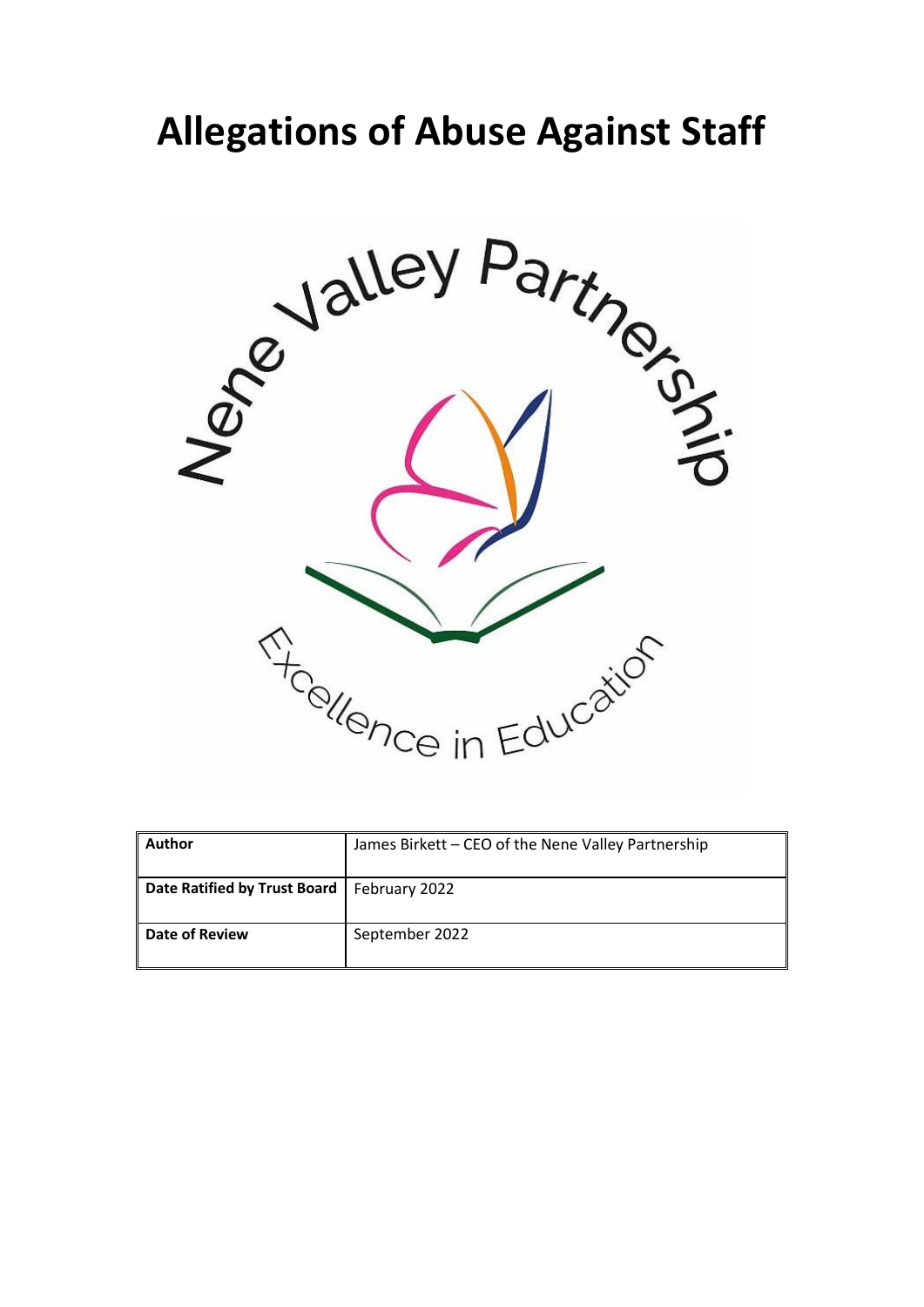## **PROCEDURE FOR DEALING WITH ALLEGATIONS AGAINST MEMBERS OF STAFF**

All Nene Valley Partnership schools will follow Part 4 of *Keeping Children Safe in Education (2021)* ('KCSIE') and Northamptonshire Safeguarding Children Partnership ('NSCP') guidance.

#### **1. Allegations that may meet the harms threshold**

In the event that there is an allegation of abuse against a member of staff, the school will adhere to Part 4, Section 1 of KCSIE (2021) and NSCP guidance. See Appendix 1 for more details.

Allegations that may indicate that a person would pose a risk of harm if they continue to work in their present position or in any capacity with children in a school or college include:

- staff having behaved in a way that has harmed a child, or may have harmed a child;
- staff possibly committing a criminal offence against or related to a child;
- staff behaving towards a child or children in a way that indicates they may not be suitable to work with children; and/or
- staff behaving or possibly behaving in a way that indicates they may not be suitable to work with children.

This includes behaviour or incidents that have occurred both in school and outside of school.

#### **Allegations against the Headteacher/Head of School ('Head')**

If an allegation is made against the Head, it must be reported to the Chair of Governors:

- Bozeat Primary School Lorna Moy
- Irchester Community Primary School Julie Lea
- Wollaston School Michael Thomas

#### **Allegations against staff**

If a concern or allegation of abuse arises against any member of staff, supply teacher or volunteer other than the Headteacher, it must be reported directly to the Head without delay. This includes supply staff, volunteers and anyone working in or on behalf of the school, whether paid or unpaid. Allegations of abuse against staff must be reported to the Head or Chair of Governors as appropriate and not discussed directly with the person involved.

The Head or Chair of Governors should consider if the concern or allegation meets the threshold for Designated Officer intervention.

Allegations against staff relating to a position of trust issue will be referred to the Local Authority Designated Officer ('Designated Officer') within 24 hours. If a child has suffered or may have suffered abuse or harm, a MASH referral will also be made and the police will be contacted if necessary.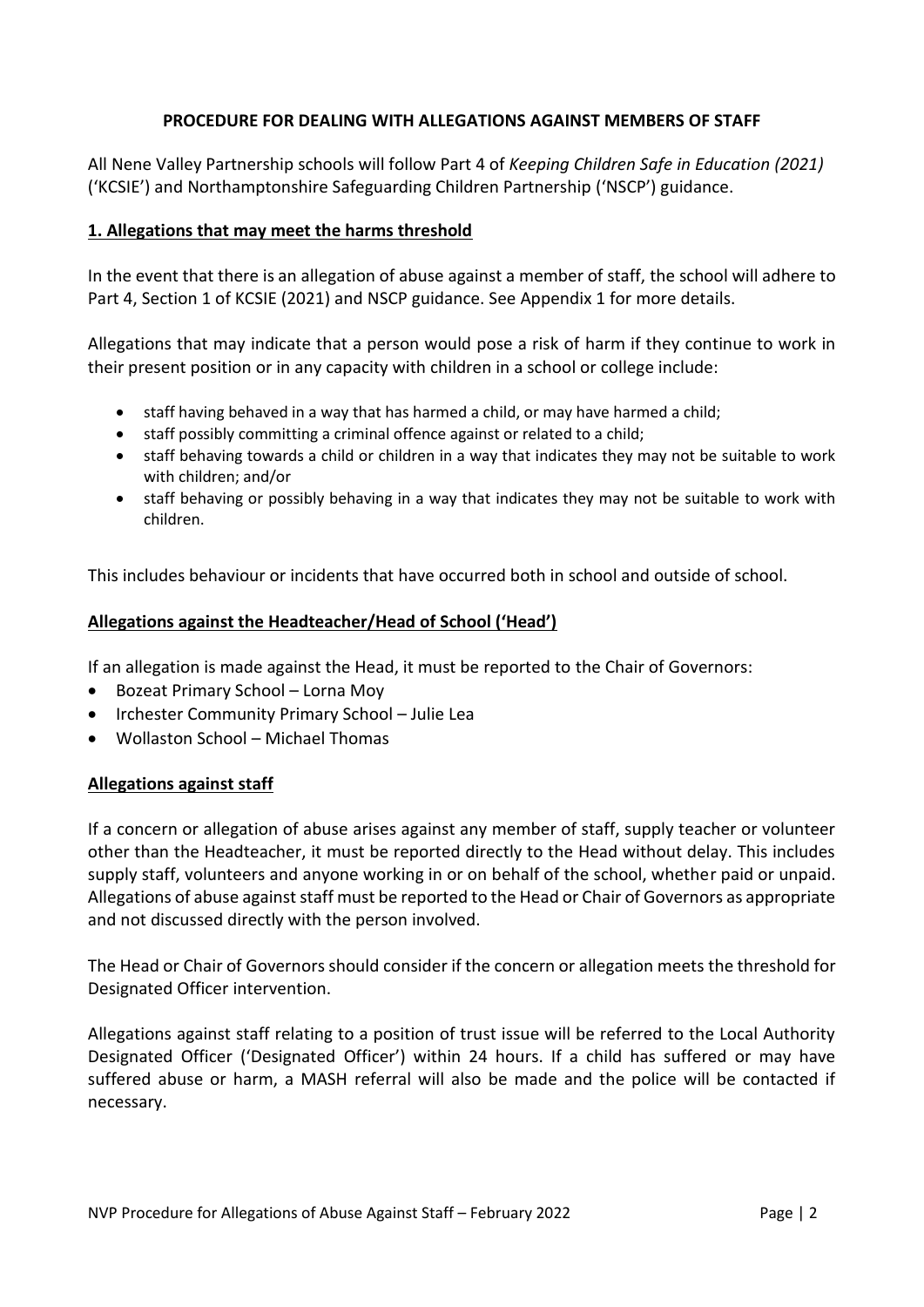A referral to the Disclosure and Barring Service ('DBS') will be made if a member of staff is dismissed or removed from their post as a result of safeguarding concerns, or would have been removed if they had not have resigned.

## **2. Safeguarding concerns that do not meet the harm threshold (low level concerns)**

In the event that there is a safeguarding concern about a member of staff, we will adhere to guidance outlined in Part 4, Section 2 of KCSIE (2021) and NSCP guidance.

The term 'low-level' concern does not mean that it is insignificant, it means that the behaviour towards a child does not meet the harms threshold. A low-level concern is any concern – no matter how small, and even if no more than causing a sense of unease or a 'nagging doubt' - that an adult working in or on behalf of the school or college may have acted in a way that:

- is inconsistent with the staff code of conduct, including inappropriate conduct outside of work; and
- does not meet the allegations threshold or is otherwise not considered serious enough to consider a referral to the Designated Officer.

It is essential that low level concerns are reported. Such behaviours can exist on a wide spectrum, from the inadvertent or thoughtless, or behaviour that may look to be inappropriate, but might not be in specific circumstances, through to that which is ultimately intended to enable abuse. We will act quickly, proportionately and appropriately in the event of a low-level concern, to prevent abuse or harm of a child and to promote a culture of safeguarding. Dealing with low level concerns also protects those working in or on behalf of schools and colleges from potential false allegations or misunderstandings.

Staff will receive training about what may constitute a low-level concern. More information can be found in Part 4 of KCSIE (2021).

#### **Reporting low level concerns**

Low level concerns should be reported to the Head.

All low-level concerns should be recorded in writing. The record should include details of the concern, the context in which the concern arose, and action taken. The name of the individual sharing their concerns should also be noted, if the individual wishes to remain anonymous then that should be respected as far as reasonably possible. These records will be retained securely in the school office (primary schools) or in the relevant staff file and administered by the HR Manager (Wollaston School).

The Head may:

- speak directly to the person who raised the concern (unless it has been raised anonymously); and
- speak to the individual involved and/or witnesses.

The Head will then categorise the type of behaviour and decide on an appropriate course of action. This will be recorded, along with rationale for any decisions made and details of action taken.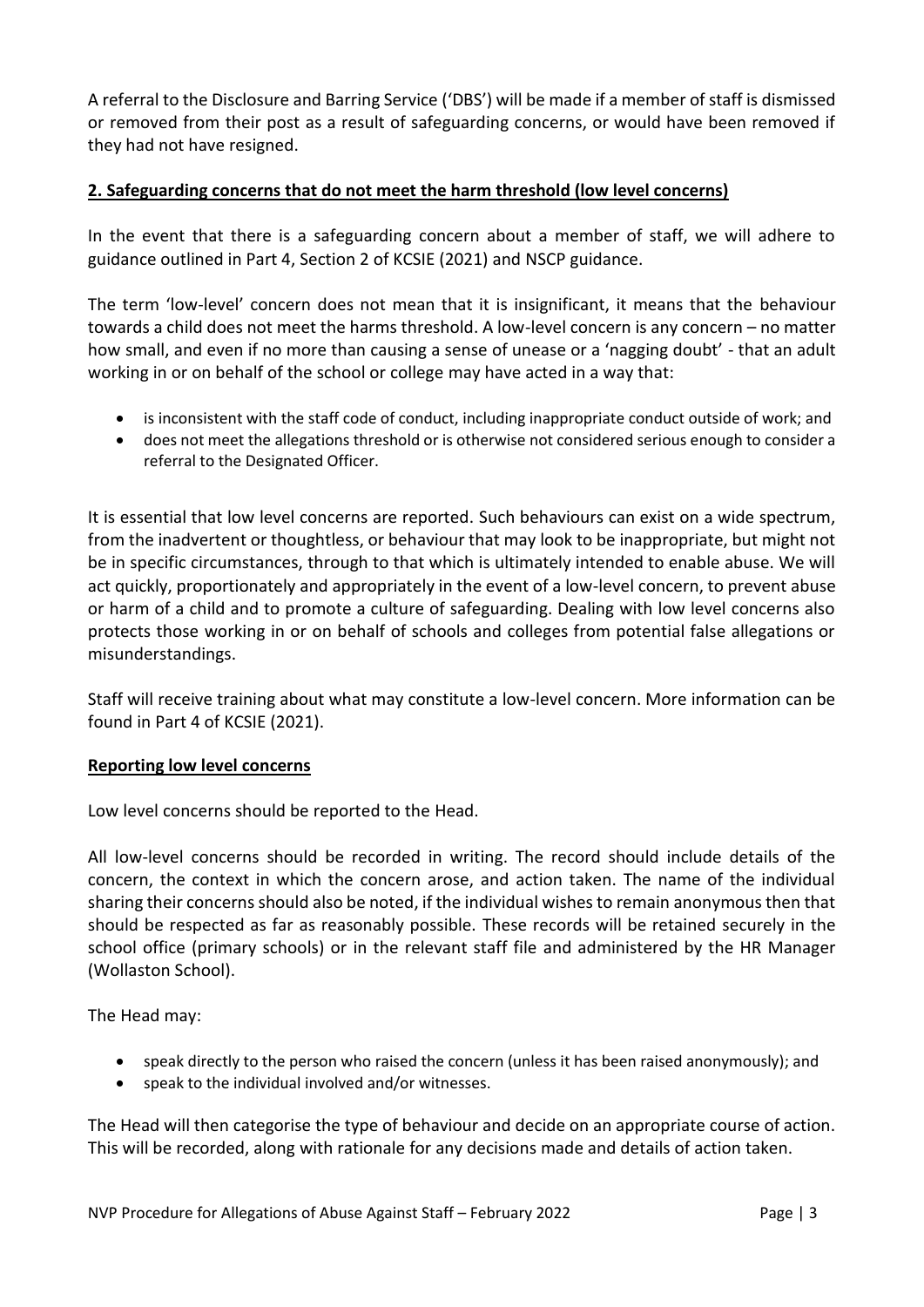Records will be reviewed so that potential patterns of concerning, problematic or inappropriate behaviour can be identified. In the event that patterns and/or wider cultural issues within the school are identified, the school will either:

- take action through our disciplinary procedures;
- refer behaviour to the Designated Officer where a pattern of behaviour moves from a concern to meeting the harms threshold; and/or
- revise policies or implement extra training as appropriate, to minimise the risk of behaviour happening again.

We will retain low level concerns information in staff files until the individual ceases employment at the school.

## **3. Supply staff**

Although the school does not directly employ supply teachers, we will ensure that any concerns or allegations against supply teachers are handled properly. We will never cease to use a supply teacher for safeguarding reasons without finding out the facts and liaising with the Designated Officer to reach a suitable outcome.

The Governing body will liaise with the supply agency to determine whether to suspend or redeploy the supply teacher whilst they carry out their investigation.

The school will inform supply agencies of its process for managing allegations and will take account of the agency's policies and their duty to refer to the DBS as personnel suppliers. Informing supply agencies of our process for managing allegations includes inviting the agency's human resource manager (or equivalent) to meetings and regularly updating agencies on relevant school policies.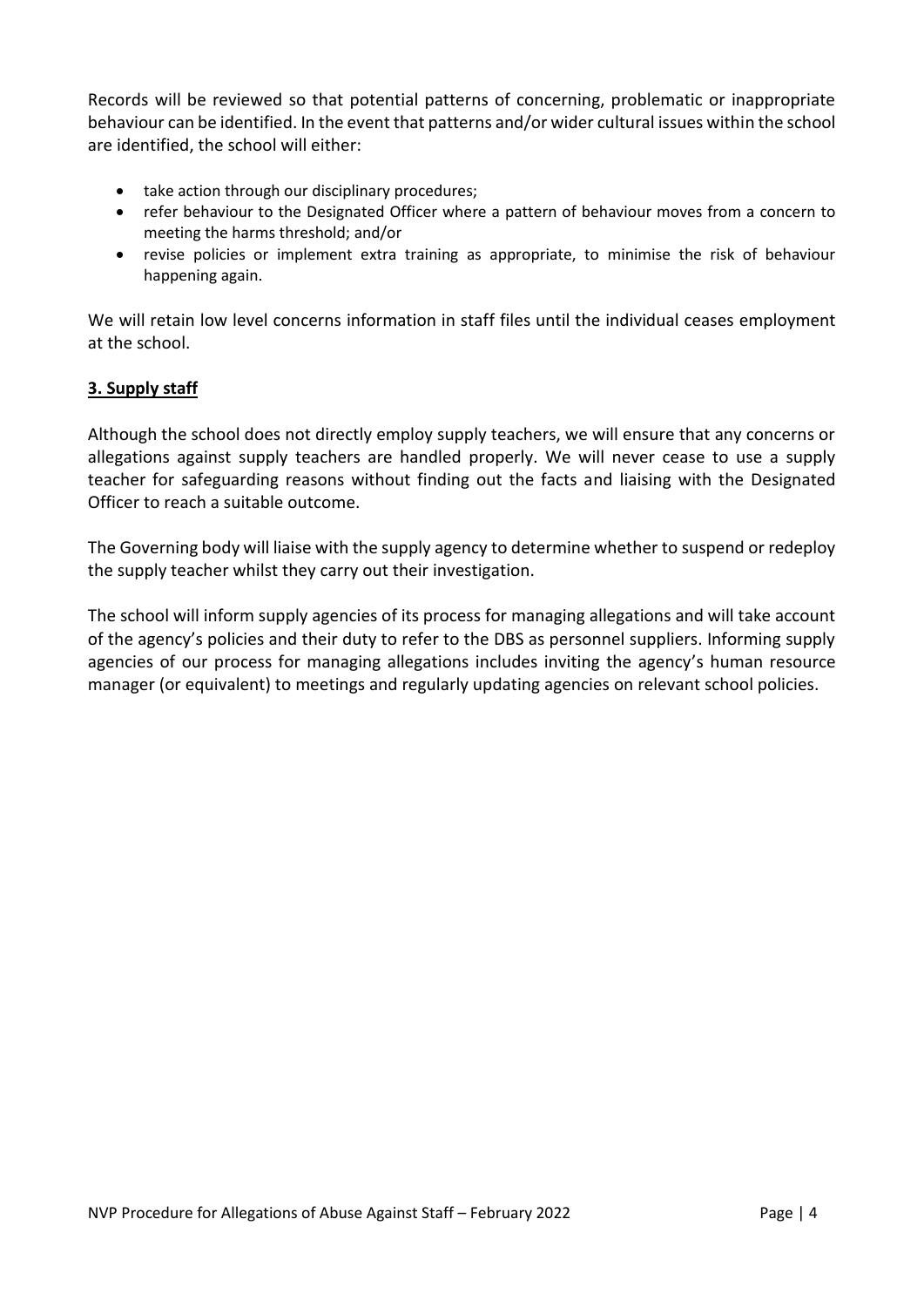# **Appendix 1: How the school responds to allegations that may meet the harms threshold**

This section of this policy applies to all cases in which it is alleged that a current member of staff, including a supply teacher or volunteer, has:

- behaved in a way that has harmed a child, or may have harmed a child, or
- possibly committed a criminal offence against or related to a child, or
- behaved towards a child or children in a way that indicates they may pose a risk of harm to children, or
- behaved or may have behaved in a way that indicates they may not be suitable to work with children.

It applies regardless of whether the alleged abuse took place in the school or elsewhere. Allegations against a teacher who is no longer teaching and historical allegations of abuse will be referred to the police.

We will deal with any allegation of abuse against a member of staff or volunteer quickly, in a fair and consistent way that provides effective child protection while also supporting the individual who is the subject of the allegation. Our procedures for dealing with allegations will be applied with common sense and judgement.

For more information about how the school responds to low-level concerns (concerns do not meet the harms threshold) please see this policy and the staff code of conduct.

#### **Suspension of the accused until the case is resolved**

Suspension will not be the default position, and will only be considered in cases where there is reason to suspect that a child or other children is/are at risk of harm, or the case is so serious that it might be grounds for dismissal. In such cases, we will only suspend an individual if we have considered all other options available and there is no reasonable alternative. We will seek views from our personnel adviser, the Designated Officer, the police and/or Children's Social Care (as appropriate).

Based on an assessment of risk, we will consider alternatives such as:

- Redeployment within the school so that the individual does not have direct contact with the child or children concerned.
- Providing an assistant to be present when the individual has contact with children.
- Redeploying the individual to alternative work in the school so that they do not have unsupervised access to children.
- Moving the child or children to classes where they will not come into contact with the individual, making it clear that this is not a punishment and parents have been consulted.
- Temporarily redeploying the individual to another role in a different location, for example to an alternative school or other work for the academy trust.

#### **Definitions for outcomes of allegation investigations**

- **Substantiated:** there is sufficient evidence to prove the allegation
- **Malicious:** there is sufficient evidence to disprove the allegation and there has been a deliberate act to deceive
- **False:** there is sufficient evidence to disprove the allegation
- **Unsubstantiated:** there is insufficient evidence to either prove or disprove the allegation (this does not imply guilt or innocence)
- **Unfounded**: to reflect cases where there is no evidence or proper basis which supports the allegation being made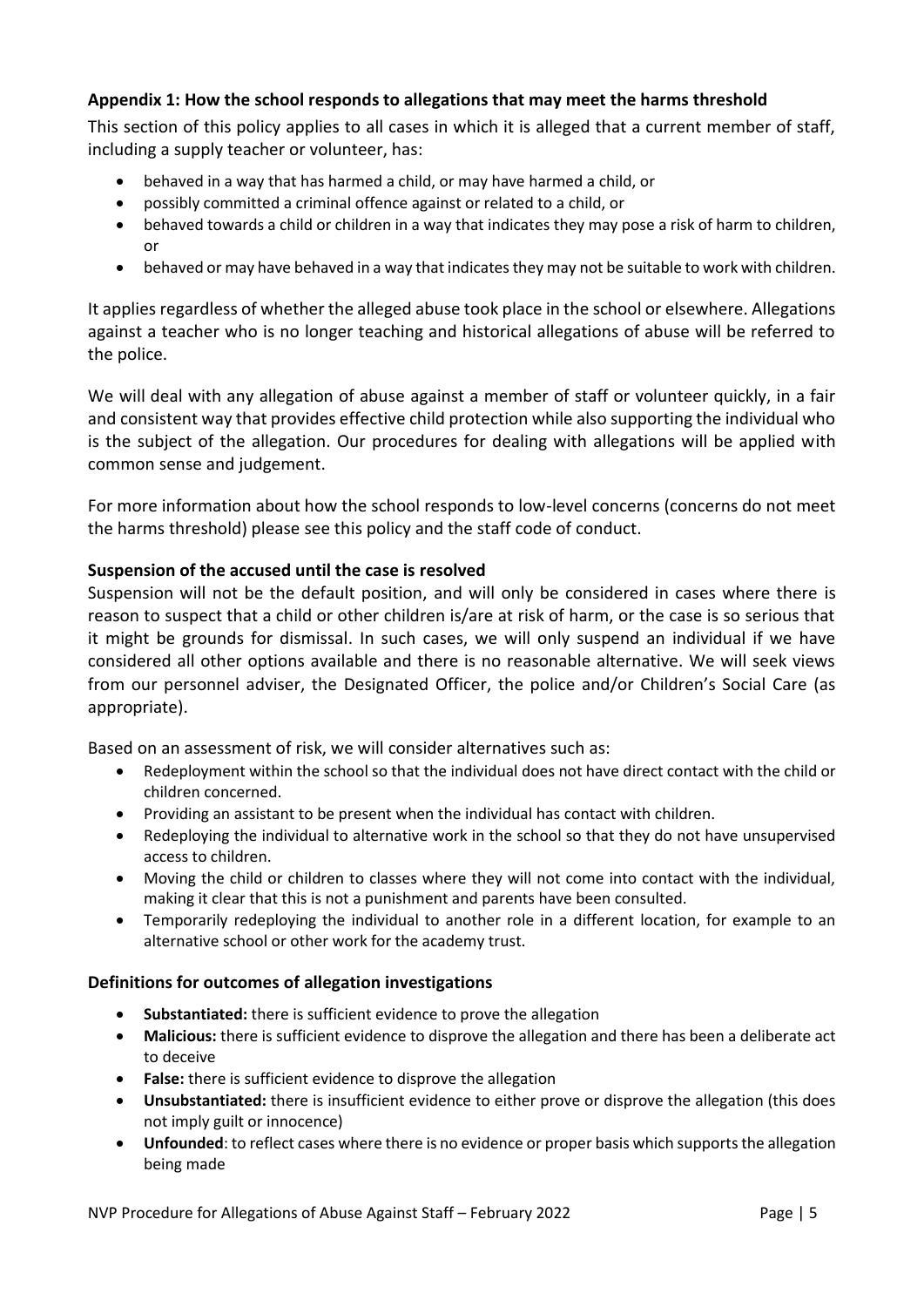## **Procedure for dealing with allegations**

In the event of an allegation that meets the criteria above, the Head (or Chair of Governors where the Head is the subject of the allegation) – the 'case manager' – will take the following steps:

- Immediately discuss the allegation with the Designated Officer. This is to consider the nature, content and context of the allegation and agree a course of action, including whether further enquiries are necessary to enable a decision on how to proceed, and whether it is necessary to involve the police and/or Children's Social Care services. (The case manager may, on occasion, consider it necessary to involve the police *before* consulting the Designated Officer – for example, if the accused individual is deemed to be an immediate risk to children or there is evidence of a possible criminal offence. In such cases, the case manager will notify the Designated Officer as soon as practicably possible after contacting the police).
- Inform the accused individual of the concerns or allegations and likely course of action as soon as possible after speaking to the Designated Officer (and the police or Children's Social Care services, where necessary). Where the police and/or Children's Social Care services are involved, the case manager will only share such information with the individual as has been agreed with those agencies.
- Where appropriate (in the circumstances described above), carefully consider whether suspension of the individual from contact with children at the school is justified or whether alternative arrangements such as those outlined above can be put in place. Advice will be sought from the Designated Officer, police and/or Children's Social Care services, as appropriate.
- **If immediate suspension is considered necessary**, agree and record the rationale for this with the Designated Officer. The record will include information about the alternatives to suspension that have been considered, and why they were rejected. Written confirmation of the suspension will be provided to the individual facing the allegation or concern within 1 working day, and the individual will be given a named contact at the school and their contact details.
- **If it is decided that no further action is to be taken** in regard to the subject of the allegation or concern, record this decision and the justification for it and agree with the Designated Officer what information should be put in writing to the individual and by whom, as well as what action should follow both in respect of the individual and those who made the initial allegation.
- **If it is decided that further action is needed**, take steps as agreed with the Designated Officer to initiate the appropriate action in school and/or liaise with the police and/or Children's Social Care services as appropriate.
- Provide effective support for the individual facing the allegation or concern, including appointing a named representative to keep them informed of the progress of the case and considering what other support is appropriate.
- Colleagues will be reminded they are entitled to support available from their professional association during the process.
- Inform the parents or carers of the child/children involved about the allegation as soon as possible if they do not already know (following agreement with Children's Social Care services and/or the police, if applicable). The case manager will also inform the parents or carers of the requirement to maintain confidentiality about any allegations made against members of staff (where this applies) while investigations are ongoing. Any parent or carer who wishes to have the confidentiality restrictions removed in respect of a member of staff will be advised to seek legal advice.
- Keep the parents or carers of the child/children involved informed of the progress of the case and the outcome, where there is not a criminal prosecution, including the outcome of any disciplinary process (in confidence).
- Make a referral to the DBS where it is thought that the individual facing the allegation or concern has engaged in conduct that harmed or is likely to harm a child, or if the individual otherwise poses a risk of harm to a child.
- If the school is made aware that the Secretary of State has made an interim prohibition order in respect of an individual, we will immediately suspend that individual from teaching, pending the findings of the investigation by the Teaching Regulation Agency.

NVP Procedure for Allegations of Abuse Against Staff – February 2022 **Page 16** Page | 6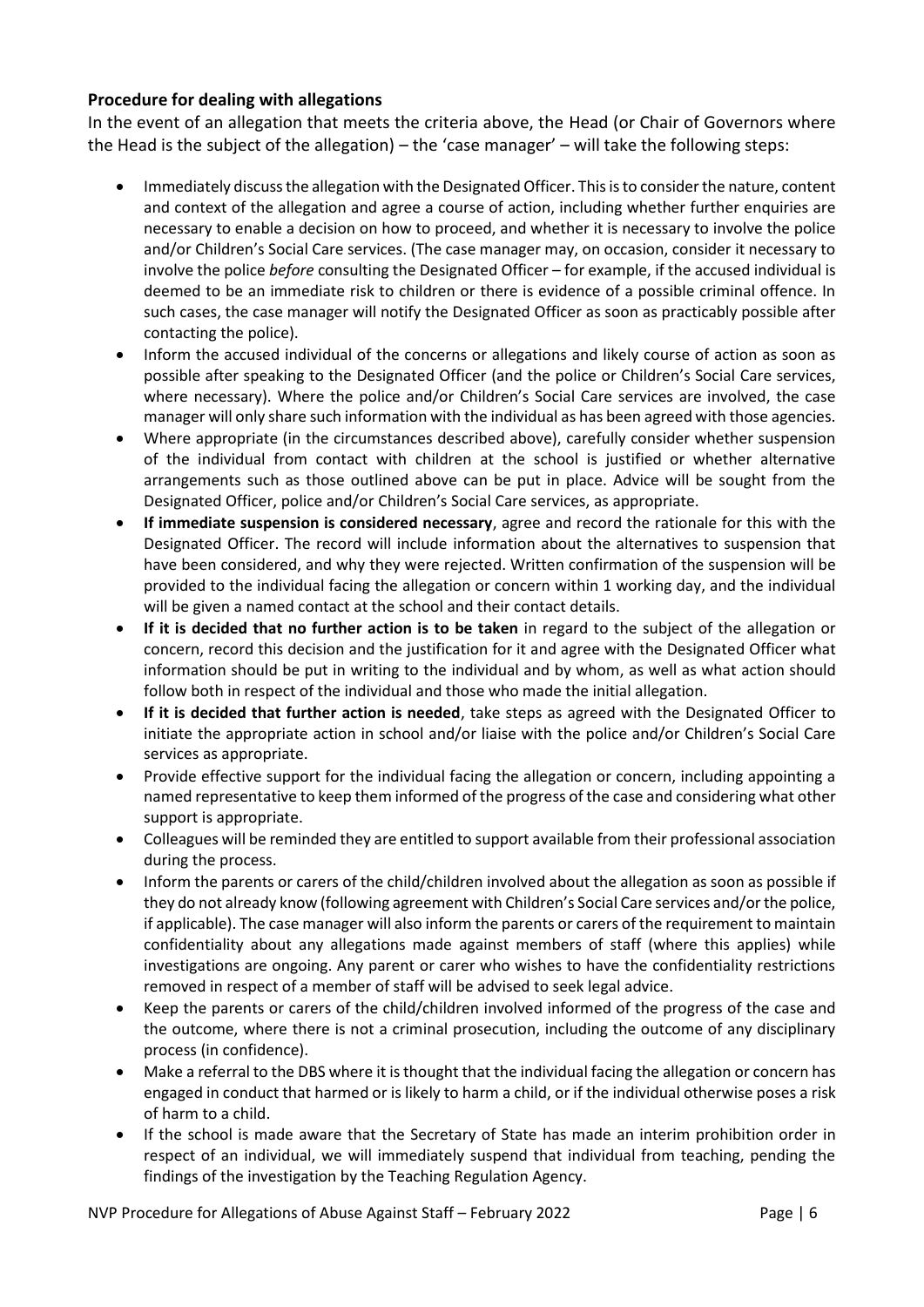• Where the police are involved, wherever possible the academy trust will ask the police at the start of the investigation to obtain consent from the individuals involved to share their statements and evidence for use in the school's disciplinary process, should this be required at a later point.

## **Additional considerations for supply staff**

If there are concerns or an allegation is made against someone not directly employed by the school, such as supply staff provided by an agency, we will take the actions below in addition to our standard procedures.

We will never cease to use a supply teacher for safeguarding reasons without first finding out the facts and liaising with the Designated Officer to reach a suitable outcome. The Governing Board will discuss with the agency whether it is appropriate to suspend the supply teacher, or redeploy them to another part of the school, while the school carries out the investigation

We will involve the agency fully, but the school will take the lead in collecting the necessary information and providing it to the Designated Officer as required.

We will address issues such as information sharing, to ensure any previous concerns or allegations known to the agency are taken into account (we will do this, for example, as part of the allegations management meeting or by liaising directly with the agency where necessary).

When using an agency, we will inform them of our process for managing allegations, and keep them updated about our policies as necessary, and will invite the agency's HR manager or equivalent to meetings as appropriate.

#### **Timescales**

- Any cases where it is clear immediately that the allegation is unsubstantiated or malicious will be resolved within 1 week.
- If the nature of an allegation does not require formal disciplinary action, we will institute appropriate action within 3 working days.
- If a disciplinary hearing is required and can be held without further investigation, we will hold this within 15 working days.

#### **Specific actions**

# **Action following a criminal investigation or prosecution**

The case manager will discuss with the Designated Officer whether any further action, including disciplinary action, is appropriate and, if so, how to proceed, taking into account information provided by the police and/or Children's Social Care services.

#### **Conclusion of a case where the allegation is substantiated**

If the allegation is substantiated and the individual is dismissed or the school ceases to use their services, or the individual resigns or otherwise ceases to provide their services, the case manager and the school's personnel adviser will discuss with the Designated Officer whether to make a referral to the DBS for consideration of whether inclusion on the barred lists is required. If they think that the individual has engaged in conduct that has harmed (or is likely to harm) a child, or if they think the person otherwise poses a risk of harm to a child, they must make a referral to the DBS. If the individual concerned is a member of teaching staff, the case manager and personnel adviser will discuss with the Designated Officer whether to refer the matter to the Teaching Regulation Agency to consider prohibiting the individual from teaching.

NVP Procedure for Allegations of Abuse Against Staff – February 2022 Page | 7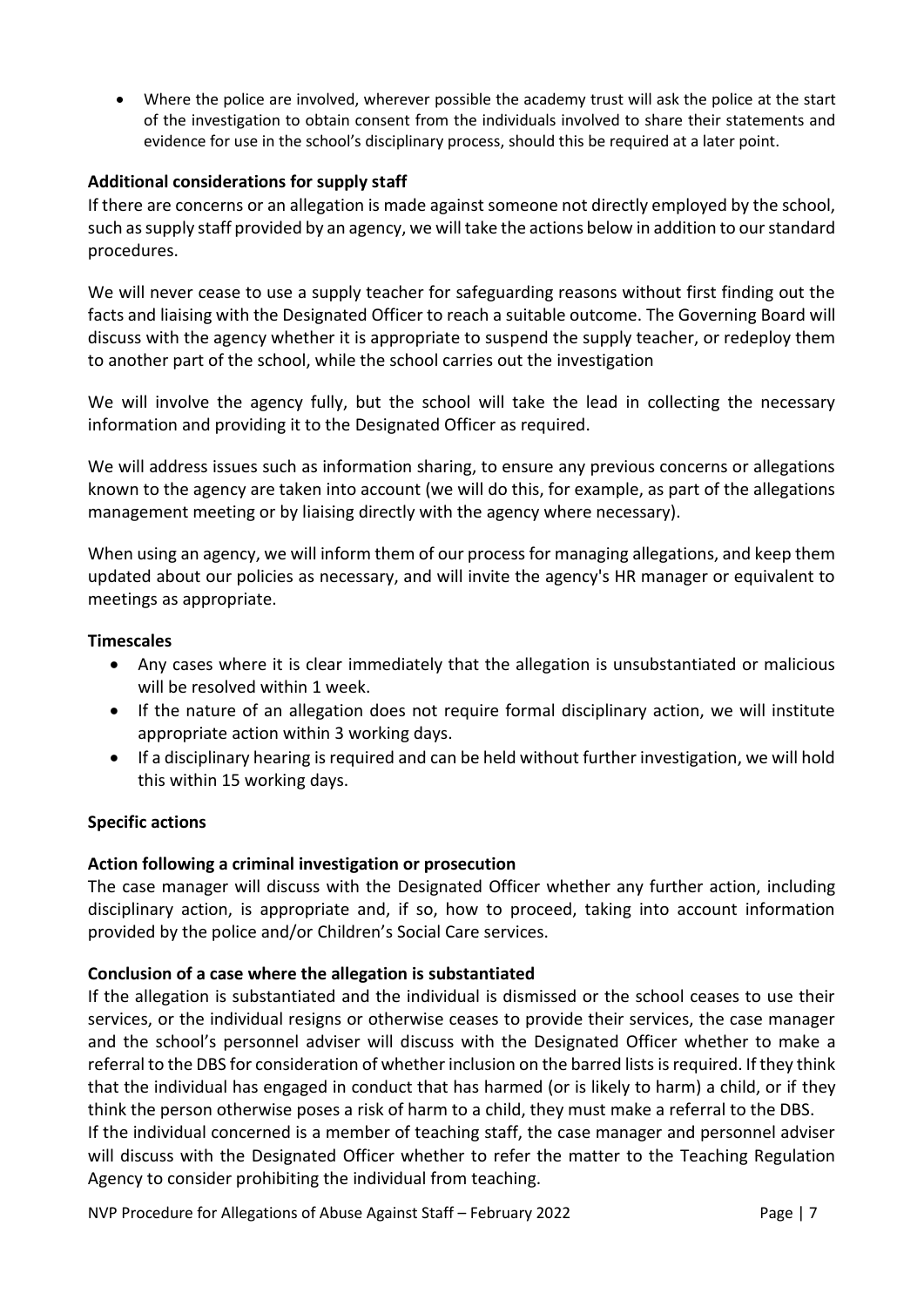## **Individuals returning to work after suspension**

If it is decided on the conclusion of a case that an individual who has been suspended can return to work, the case manager will consider how best to facilitate this.

The case manager will also consider how best to manage the individual's contact with the child or children who made the allegation, if they are still attending the school.

#### **Unsubstantiated or malicious allegations**

If an allegation is shown to be deliberately invented, or malicious, the Head, or other appropriate person in the case of an allegation against the Head, will consider whether any disciplinary action is appropriate against the pupil(s) who made it, or whether the police should be asked to consider whether action against those who made the allegation might be appropriate, even if they are not a pupil.

## **Confidentiality**

The school will make every effort to maintain confidentiality and guard against unwanted publicity while an allegation is being investigated or considered.

The case manager will take advice from the Designated Officer, police and Children's Social Care services, as appropriate, to agree:

- Who needs to know about the allegation and what information can be shared.
- How to manage speculation, leaks and gossip, including how to make parents or carers of a child/children involved aware of their obligations with respect to confidentiality.
- What, if any, information can be reasonably given to the wider community to reduce speculation.
- How to manage press interest if, and when, it arises.

#### **Record-keeping**

The case manager will maintain clear records about any case where the allegation or concern meets the criteria above and store them on the individual's confidential personnel file for the duration of the case. Such records will include:

- A clear and comprehensive summary of the allegation.
- Details of how the allegation was followed up and resolved.
- Notes of any action taken and decisions reached (and justification for these, as stated above).

If an allegation or concern is not found to have been malicious, the school will retain the records of the case on the individual's confidential personnel file, and provide a copy to the individual.

Where records contain information about allegations of sexual abuse, we will preserve these for the Independent Inquiry into Child Sexual Abuse (IICSA), for the term of the inquiry. We will retain all other records at least until the individual has reached normal pension age, or for 10 years from the date of the allegation if that is longer. The records of any allegation that is found to be malicious will be deleted from the individual's personnel file.

#### **References**

When providing employer references, we will not refer to any allegation that has been proven to be false, unsubstantiated or malicious, or any history of allegations where all such allegations have been proven to be false, unsubstantiated or malicious.